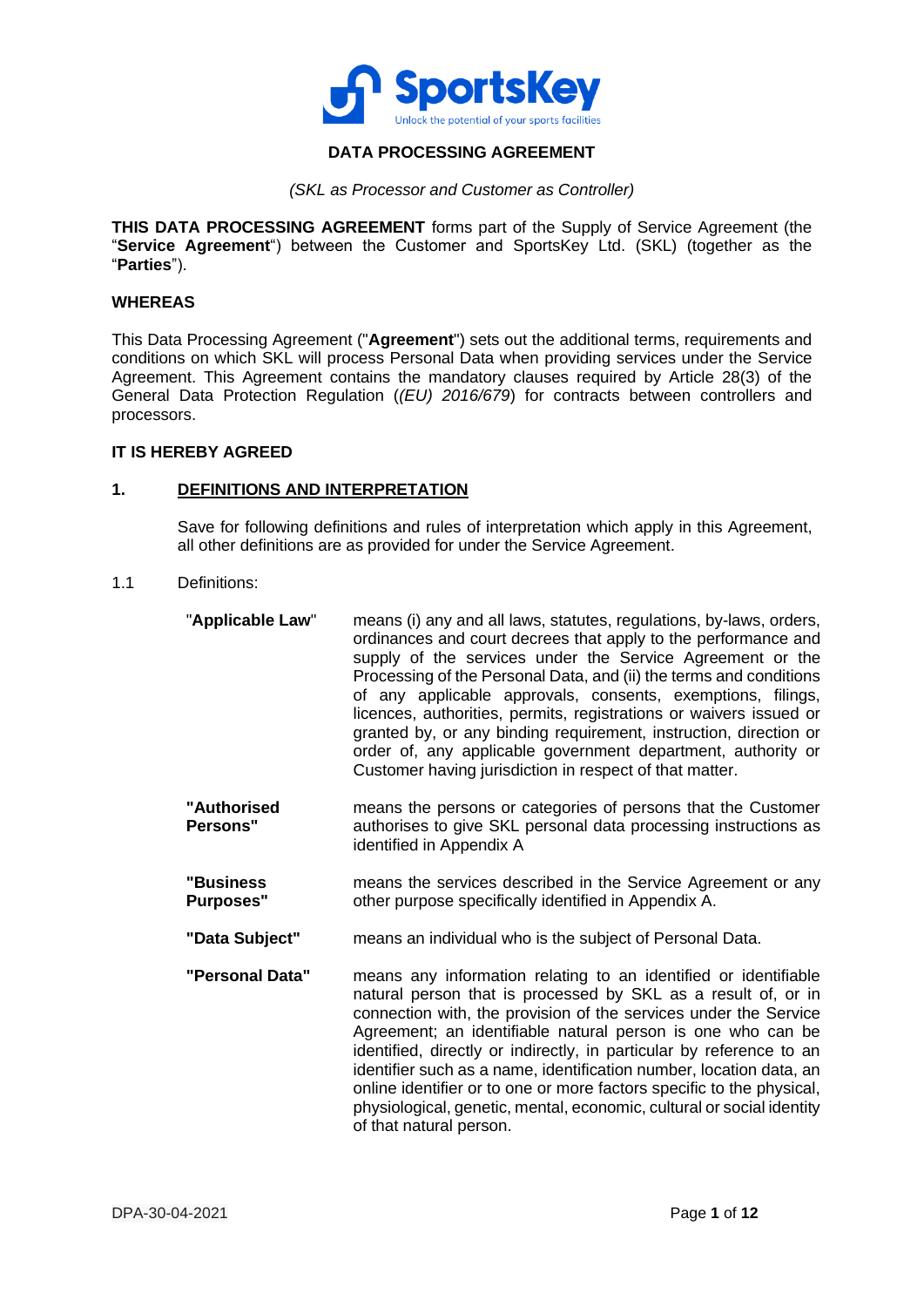

| "Processing,<br>processes<br>process" | means either any activity that involves the use of Personal Data<br>and or as the Data Protection Legislation may otherwise define<br>processing, processes or process. It includes any operation or set<br>of operations which is performed on personal data or on sets of                                                                                                                                  |
|---------------------------------------|--------------------------------------------------------------------------------------------------------------------------------------------------------------------------------------------------------------------------------------------------------------------------------------------------------------------------------------------------------------------------------------------------------------|
|                                       | personal data, whether or not by automated means, such as<br>collection, recording, organisation, structuring, storage,<br>adaptation or alteration, retrieval, consultation, use, disclosure by<br>transmission, dissemination or otherwise making available,<br>alignment or combination, restriction, erasure or destruction.<br>Processing also includes transferring Personal Data to third<br>parties. |

**"Data Protection**  means all applicable privacy and data protection laws including **Legislation"** the General Data Protection Regulation (*(EU) 2016/679*) and any applicable national implementing laws, regulations and secondary legislation in Ireland relating to the processing of Personal Data and the privacy of electronic communications, as amended, replaced or updated from time to time.

- "**DP Losses"** means all liabilities, including all:
	- (a) costs (including legal costs), claims, demands, actions, settlements, ex-gratia payments, charges, procedures, expenses, losses and damages (including relating to material and non-material damage); and
	- (b) to the extent permitted by Applicable Law:
	- (i) administrative fines, penalties, sanctions, liabilities or other remedies imposed by a court or regulatory authority;
	- (ii) compensation to a Data Subject ordered by a court or regulatory authority; and
	- (iii) the costs of compliance with investigations by a regulatory authority.
- **"Personal Breach"** Data means a breach of security leading to the accidental or unlawful destruction, loss, alteration, unauthorised disclosure of, or access to, Personal Data transmitted, stored or otherwise processed.
- **"Processing Instructions"** means the Customer's instructions provided by the Customer to SKL from time to time or as set out in the Agreement.

**"Standard Contractual Clauses (SCC)"** means the European Commission's Standard Contractual Clauses for the transfer of Personal Data from the European Union to processors established in third countries (controller-toprocessor transfers), as set out in the Annex to Commission Decision 2010/87/EU.

1.2 This Agreement is subject to the terms of the Service Agreement and is incorporated into the Service Agreement. Interpretations and defined terms set forth in the Service Agreement apply to the interpretation of this Agreement.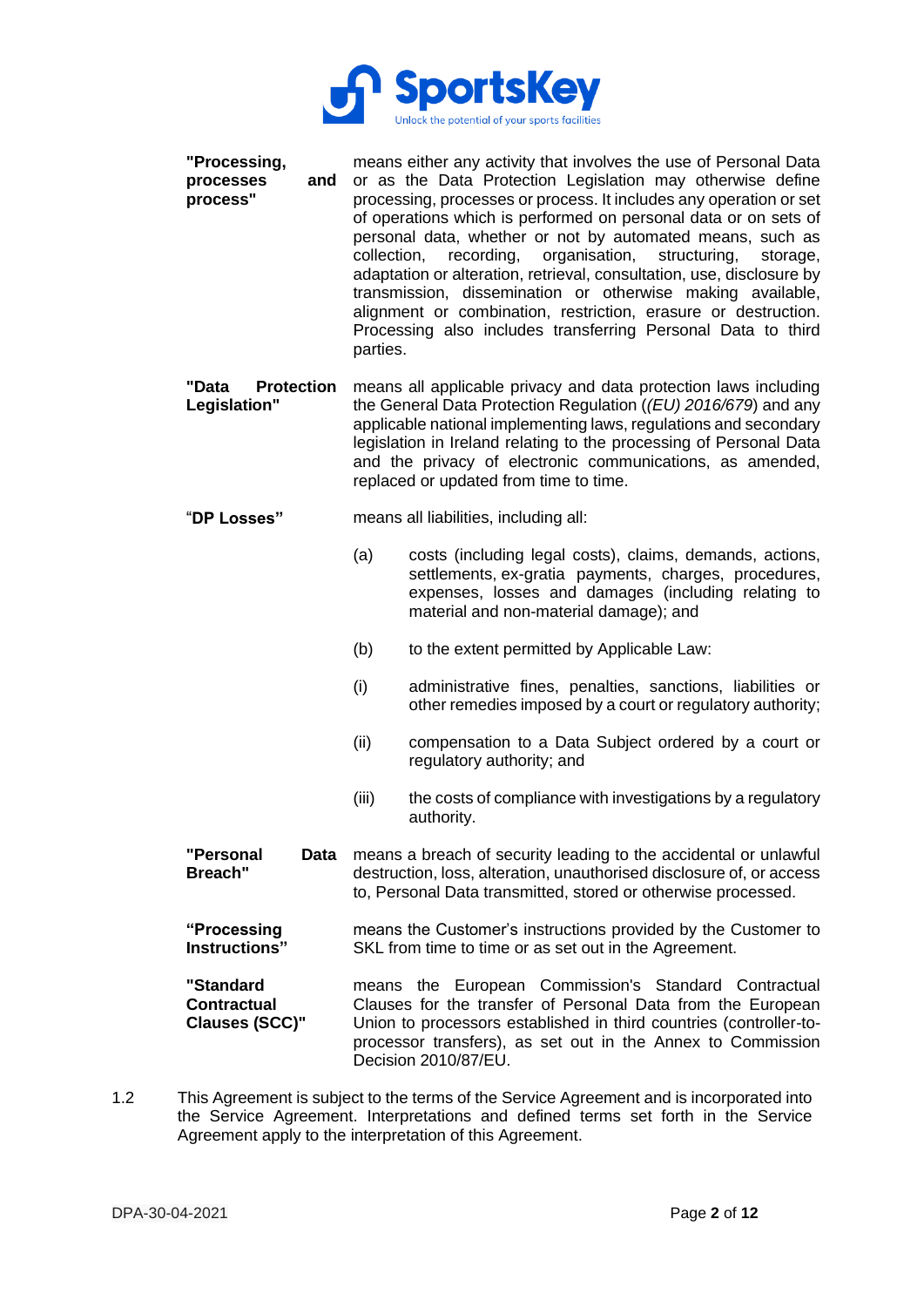

- 1.3 The Annexes form part of this Agreement and will have effect as if set out in full in the body of this Agreement. Any reference to this Agreement includes the Annexes.
- 1.4 A reference to writing or written includes faxes but not email.
- 1.5 In the case of conflict or ambiguity between:
	- 1.5.1 any provision contained in the body of this Agreement and any provision contained in the Annexes, the provision in the body of this Agreement will prevail;
	- 1.5.2 the terms of any accompanying invoice or other documents annexed to this Agreement and any provision contained in the Annexes, the provision contained in the Annexes will prevail; and
	- 1.5.3 any of the provisions of this Agreement and the provisions of the Service Agreement, the provisions of this Agreement will prevail.

#### **2. PERSONAL DATA TYPES AND PROCESSING PURPOSES**

- 2.1 The Customer and SKL acknowledge that for the purpose of the Data Protection Legislation, the Customer is the controller and SKL is the processor.
- 2.2 The Customer retains control of the Personal Data and remains responsible for its compliance obligations under the applicable Data Protection Legislation, including providing any required notices and obtaining any required consents, and for the processing instructions it gives to SKL.
- 2.3 [Appendix A](#page-10-0) describes the subject matter, duration, nature and purpose of processing and the Personal Data categories and Data Subject types in respect of which SKL may process to fulfil the Business Purposes of the Service Agreement.

# **3. SKL OBLIGATIONS**

- 3.1 SKL will only process the Personal Data to the extent, and in such a manner, as is necessary for the Business Purposes in accordance with the Customer's written instructions from Authorised Persons. SKL will not process the Personal Data for any other purpose or in a way that does not comply with this Agreement or the Data Protection Legislation. SKL will notify the Customer if, in its opinion, the Customer's instruction would not comply with the Data Protection Legislation.
- 3.2 SKL will comply with any Customer request or instruction from Authorised Persons requiring SKL to amend, transfer, delete or otherwise process the Personal Data, or to stop, mitigate or remedy any unauthorised processing.
- 3.3 SKL will maintain the confidentiality of all Personal Data and will not disclose Personal Data to third parties unless the Customer or this Agreement specifically authorises the disclosure, or as required by law. If a law, court, regulator or supervisory authority requires SKL to process or disclose Personal Data, SKL must first inform the Customer of the legal or regulatory requirement and give the Customer an opportunity to object or challenge the requirement, unless the law prohibits such notice.
- 3.4 SKL will reasonably assist the Customer with meeting the Customer's compliance obligations under the Data Protection Legislation, taking into account the nature of SKL processing and the information available to SKL, including in relation to Data Subject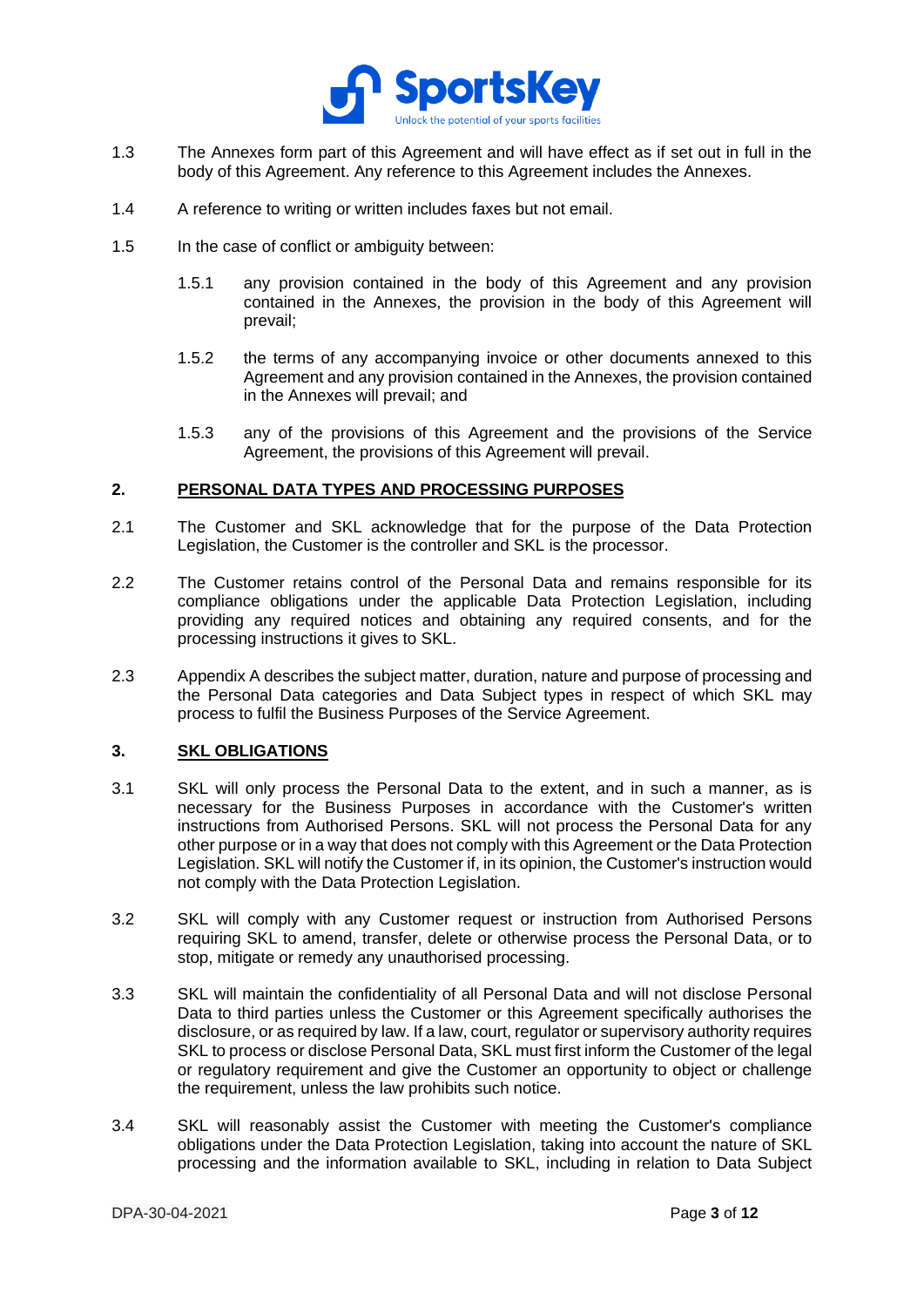

rights, data protection impact assessments and reporting to and consulting with supervisory authorities under the Data Protection Legislation.

# **4. SKL EMPLOYEES**

- 4.1 SKL will ensure that all employees:
	- 4.1.1 are informed of the confidential nature of the Personal Data and are bound by confidentiality obligations and use restrictions in respect of the Personal Data;
	- 4.1.2 are aware both of SKL duties and their personal duties and obligations under the Data Protection Legislation and this Agreement.

#### **5. SECURITY**

- <span id="page-3-0"></span>5.1 SKL must at all times implement appropriate technical and organisational measures against unauthorised or unlawful processing, access, disclosure, copying, modification, storage, reproduction, display or distribution of Personal Data, and against accidental or unlawful loss, destruction, alteration, disclosure or damage of Personal Data including, but not limited to, the security measures set out in Appendix B.
- 5.2 SKL must implement such measures to ensure a level of security appropriate to the risk involved, including as appropriate:
	- 5.2.1 the pseudonymisation and encryption of personal data;
	- 5.2.2 the ability to ensure the ongoing confidentiality, integrity, availability and resilience of processing systems and services;
	- 5.2.3 the ability to restore the availability and access to personal data in a timely manner in the event of a physical or technical incident; and
	- 5.2.4 a process for regularly testing, assessing and evaluating the effectiveness of security measures.

#### **6. PERSONAL DATA BREACH**

- 6.1 SKL will promptly and without undue delay notify the Customer if any Personal Data is lost or destroyed or becomes damaged, corrupted, or unusable.
- 6.2 SKL will within 24 hours and without undue delay notify the Customer if it becomes aware of:
	- 6.2.1 any accidental, unauthorised or unlawful processing of the Personal Data; or
	- 6.2.2 any Personal Data Breach.
- 6.3 Where SKL becomes aware of 6.2.1 and/or 6.2.2 above, it shall, without undue delay, also provide the Customer with the following information:
	- 6.3.1 description of the nature of 6.2.1 and/or 6.2.2, including the categories and approximate number of both Data Subjects and Personal Data records concerned;
	- 6.3.2 the likely consequences; and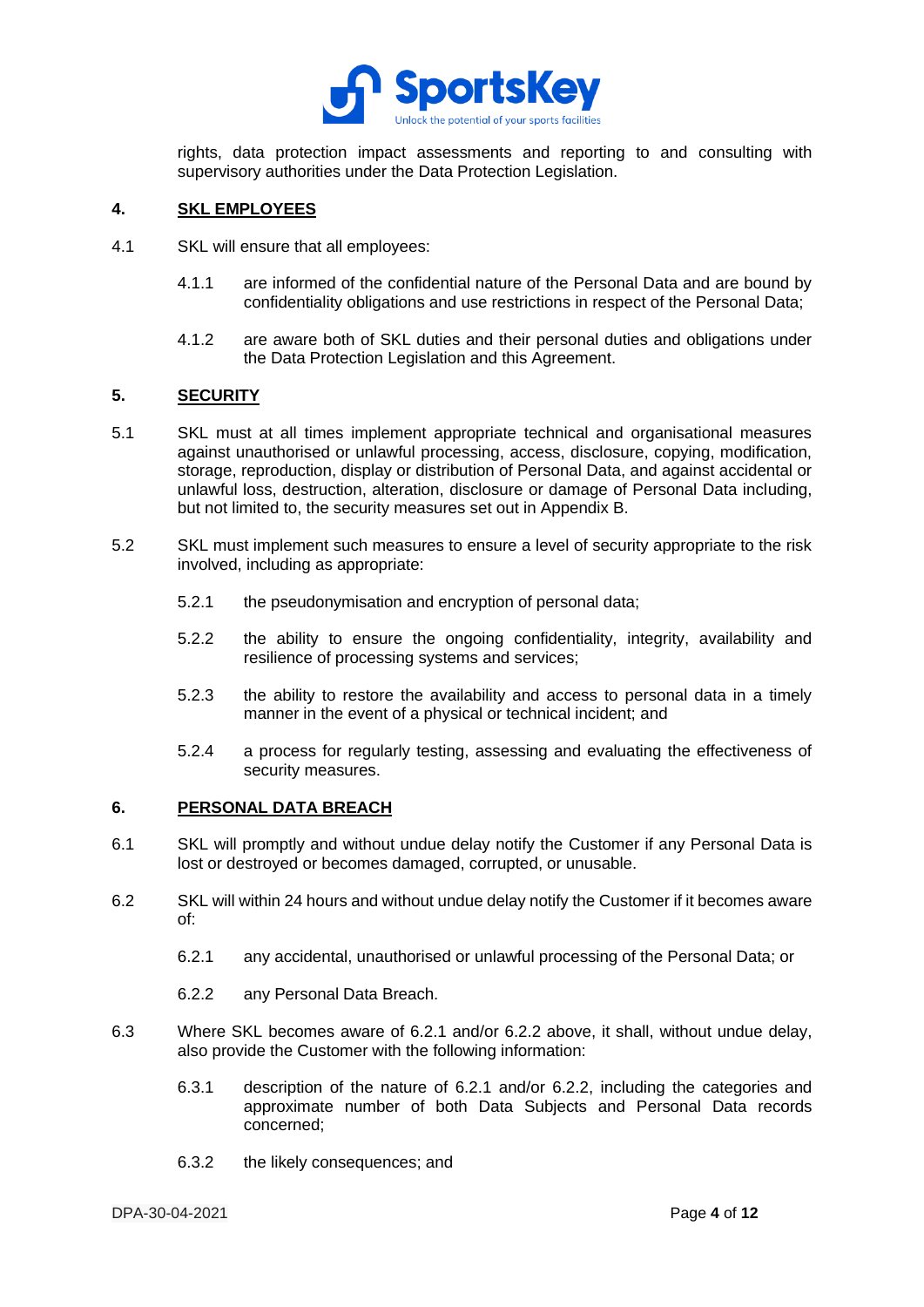

- 6.3.3 description of the measures taken, or proposed to be taken to address (a) and/or (b), including measures to mitigate its possible adverse effects.
- 6.4 Immediately following any unauthorised or unlawful Personal Data processing or Personal Data Breach, the parties will co-ordinate with each other to investigate the matter. SKL will reasonably co-operate with the Customer in the Customer's handling of the matter, including:
	- 6.4.1 assisting with any investigation;
	- 6.4.2 providing the Customer with physical access to any facilities and operations affected;
	- 6.4.3 facilitating interviews with SKL employees, former employees and others involved in the matter;
	- 6.4.4 making available all relevant records, logs, files, data reporting and other materials required to comply with all Data Protection Legislation or as otherwise reasonably required by the Customer; and
	- 6.4.5 taking reasonable and prompt steps to mitigate the effects and to minimise any damage resulting from the Personal Data Breach or unlawful Personal Data processing.
- 6.5 SKL will not inform any third party of any Personal Data Breach without first obtaining the Customer's prior written consent, except when required to do so by law.

### **7. CROSS-BORDER TRANSFERS OF PERSONAL DATA**

- 7.1 SKL (or any subcontractor) must not transfer or otherwise process Personal Data outside the European Economic Area ("**EEA**") without obtaining the Customer's prior written consent.
- 7.2 Where such consent is granted, SKL may only process, or permit the processing, of Personal Data outside the EEA under the following conditions:
	- 7.2.1 SKL is processing Personal Data in a territory which is subject to a current finding by the European Commission under the Data Protection Legislation that the territory provides adequate protection for the privacy rights of individuals. SKL must identify in [Appendix A](#page-10-0) the territory that is subject to such an adequacy finding; or
	- 7.2.2 SKL participates in a valid cross-border transfer mechanism under the Data Protection Legislation, so that SKL (and, where appropriate, the Customer) can ensure that appropriate safeguards are in place to ensure an adequate level of protection with respect to the privacy rights of individuals as required by Article 46 of the General Data Protection Regulation (*(EU) 2016/679*). SKL must identify i[n Appendix A](#page-10-0) the transfer mechanism that enables the parties to comply with these cross-border data transfer provisions and SKL must immediately inform the Customer of any change to that status; or
	- 7.2.3 the transfer otherwise complies with the Data Protection Legislation for the reasons set out in [Appendix A.](#page-10-0)
- 7.3 If the Customer consents to appointment by SKL located within the EEA of a subcontractor located outside the EEA in compliance with the provisions of clause 8, then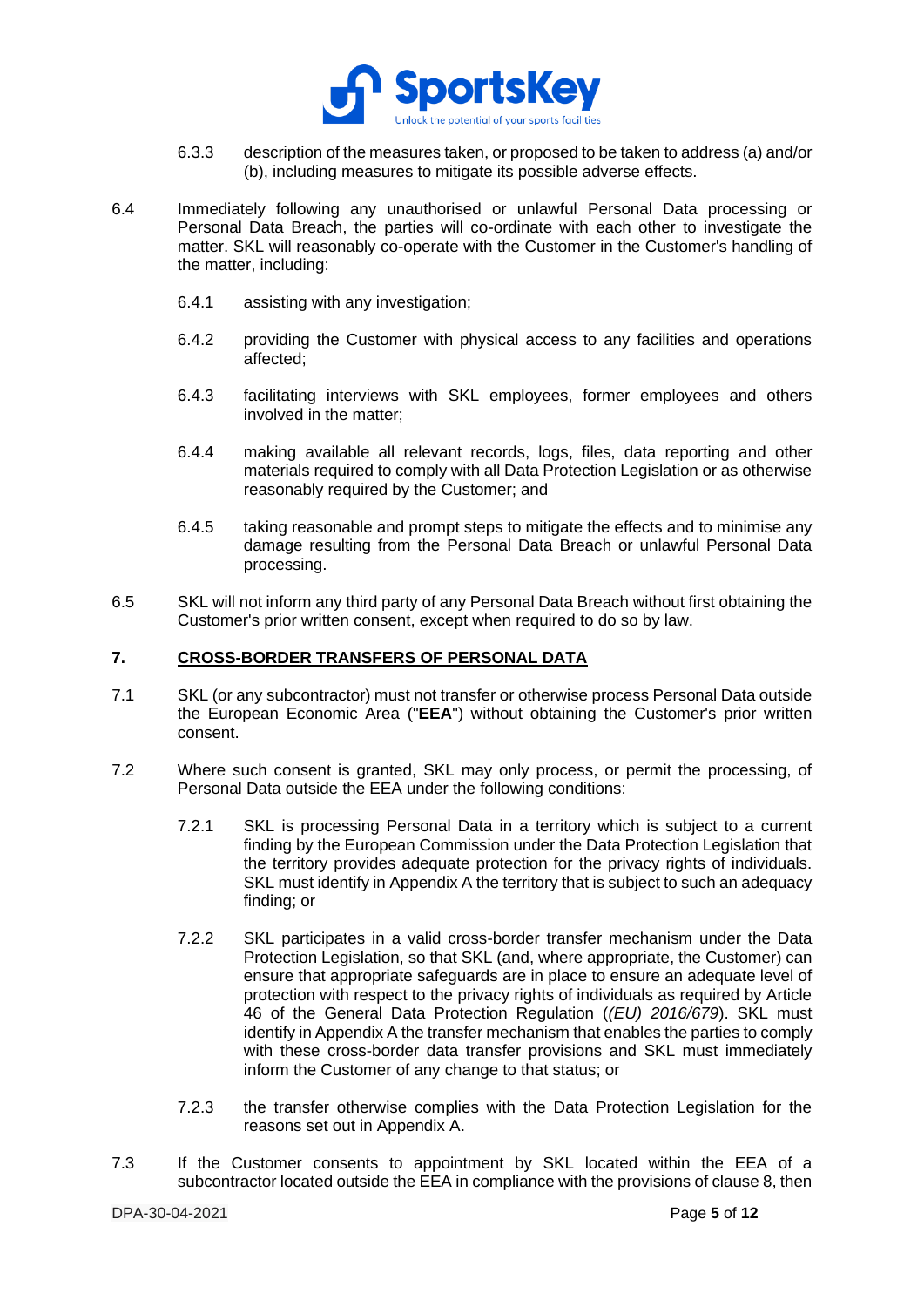

the Customer authorises SKL to enter into SCC with the subcontractor in the Customer's name and on its behalf. SKL will make the executed SCC available to the Customer on request.

# **8. SUBCONTRACTORS**

- 8.1 SKL may only authorise a third party (subcontractor) to process the Personal Data if:
	- 8.1.1 the Customer is provided with an opportunity to object to the appointment of each subcontractor within 14 days after SKL supplies the Customer with full details regarding such subcontractor;
	- 8.1.2 SKL enters into a written contract with the subcontractor that contains terms substantially the same as those set out in this Agreement, in particular, in relation to requiring appropriate technical and organisational data security measures, and, upon the Customer's written request, provides the Customer with copies of such contracts;
	- 8.1.3 SKL maintains control over all Personal Data it entrusts to the subcontractor; and
	- 8.1.4 the subcontractor's contract terminates automatically on termination of this Agreement for any reason.
- 8.2 Those subcontractors approved as at the commencement of this Agreement are as set out i[n Appendix A.](#page-10-0) SKL must list all approved subcontractors in Annex A and include any subcontractor's name and location and contact information for the person responsible for privacy and data protection compliance.
- 8.3 Where the subcontractor fails to fulfil its obligations under such written agreement, SKL remains fully liable to the Customer for the subcontractor's performance of its agreement obligations.
- 8.4 The Parties consider SKL to control any Personal Data controlled by or in the possession of its subcontractors.
- 8.5 On the Customer's written request, SKL will audit a subcontractor's compliance with its obligations regarding the Customer's Personal Data and provide the Customer with the audit results.

# **9. COMPLAINTS, DATA SUBJECT REQUESTS AND THIRD PARTY RIGHTS**

- 9.1 SKL must, at the cost of the Customer, take such technical and organisational measures as may be appropriate, and promptly provide such information to the Customer as the Customer may reasonably require, to enable the Customer to comply with:
	- 9.1.1 the rights of Data Subjects under the Data Protection Legislation, including subject access rights, the rights to rectify and erase personal data, object to the processing and automated processing of personal data, and restrict the processing of personal data; and
	- 9.1.2 information or assessment notices served on the Customer by any supervisory authority under the Data Protection Legislation.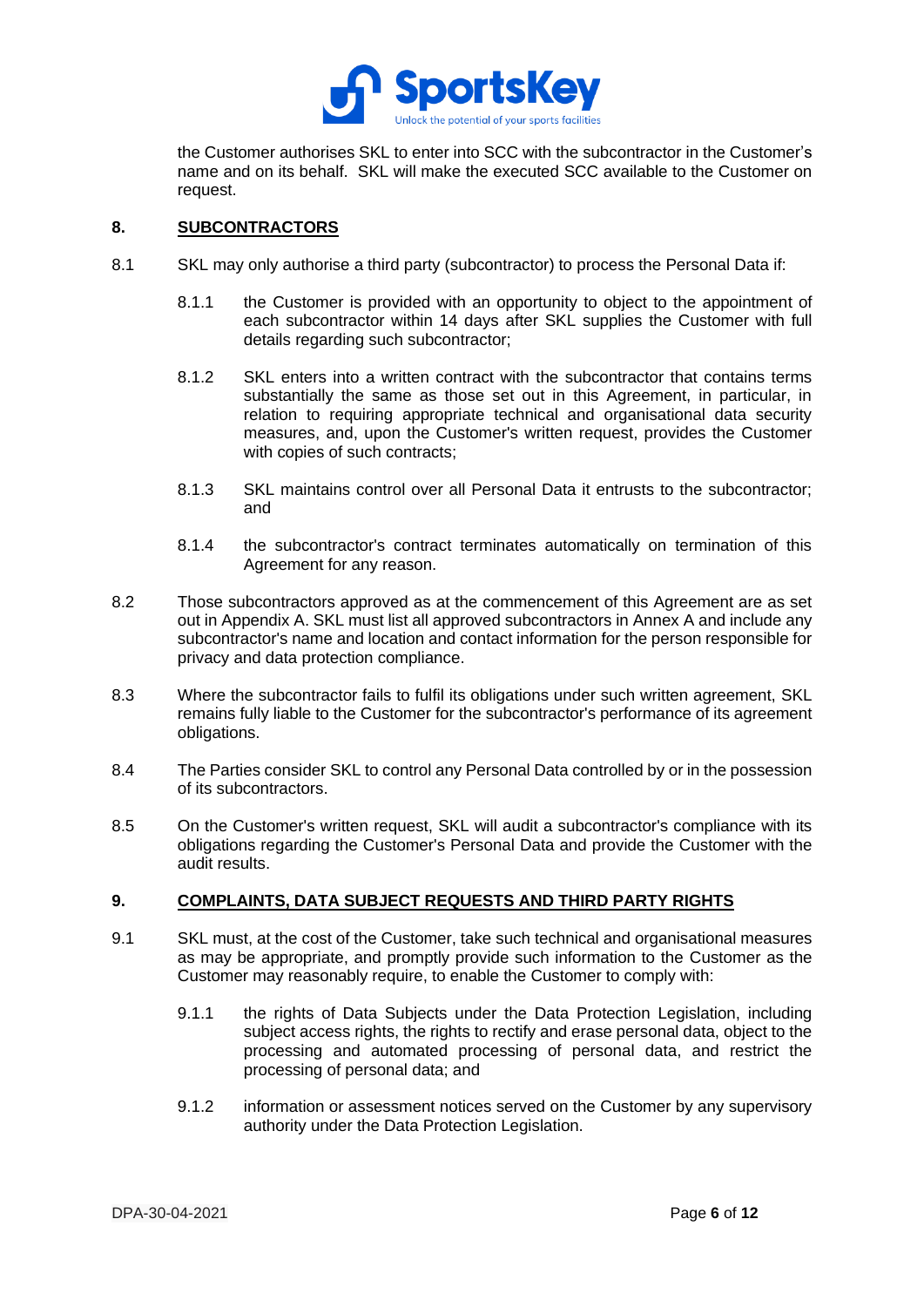

- 9.2 SKL must notify the Customer immediately if it receives any complaint, notice or communication that relates directly or indirectly to the processing of the Personal Data or to either party's compliance with the Data Protection Legislation.
- 9.3 SKL must notify the Customer within 4 working days if it receives a request from a Data Subject for access to their Personal Data or to exercise any of their related rights under the Data Protection Legislation.
- 9.4 SKL will endeavour to give the Customer co-operation and assistance in responding to any complaint, notice, communication or Data Subject request.
- 9.5 SKL must not disclose the Personal Data to any Data Subject or to a third party other than at the Customer's request or instruction, as provided for in this Agreement or as required by law.

# **10. TERM AND TERMINATION**

- 10.1 This Agreement will remain in full force and effect so long as:
	- 10.1.1 the Service Agreement remains in effect, or
	- 10.1.2 SKL retains any Personal Data related to the Service Agreement in its possession or control ("**Term**").
- 10.2 Any provision of this Agreement that expressly or by implication should come into or continue in force on or after termination of the Service Agreement in order to protect Personal Data will remain in full force and effect.
- 10.3 If a change in any Data Protection Legislation prevents either party from fulfilling all or part of its Service Agreement obligations, the parties will suspend the processing of Personal Data until that processing complies with the new requirements. If the parties are unable to bring the Personal Data processing into compliance with the Data Protection Legislation within one month, they may terminate the Service Agreement on written notice to the other party.

# **11. DATA RETURN AND DESTRUCTION**

- 11.1 At the Customer's request, SKL will give the Customer a copy of or access to all or part of the Customer's Personal Data in its possession or control in the format and on the media reasonably specified by the Customer.
- 11.2 On termination of the Service Agreement for any reason or expiry of its term, SKL will securely delete or destroy or, if directed in writing by the Customer, return and not retain, all or any Personal Data related to this Agreement in its possession or control, except for one copy that it may retain and use for six months for audit purposes only and unless retention is required by law.
- 11.3 If any law, regulation, or government or regulatory body requires SKL to retain any documents or materials that SKL would otherwise be required to return or destroy, it will notify the Customer in writing of that retention requirement, giving details of the documents or materials that it must retain, the legal basis for retention, and establishing a specific timeline for destruction once the retention requirement ends.
- 11.4 SKL will certify in writing that it has destroyed the Personal Data within 28 days after it completes the destruction.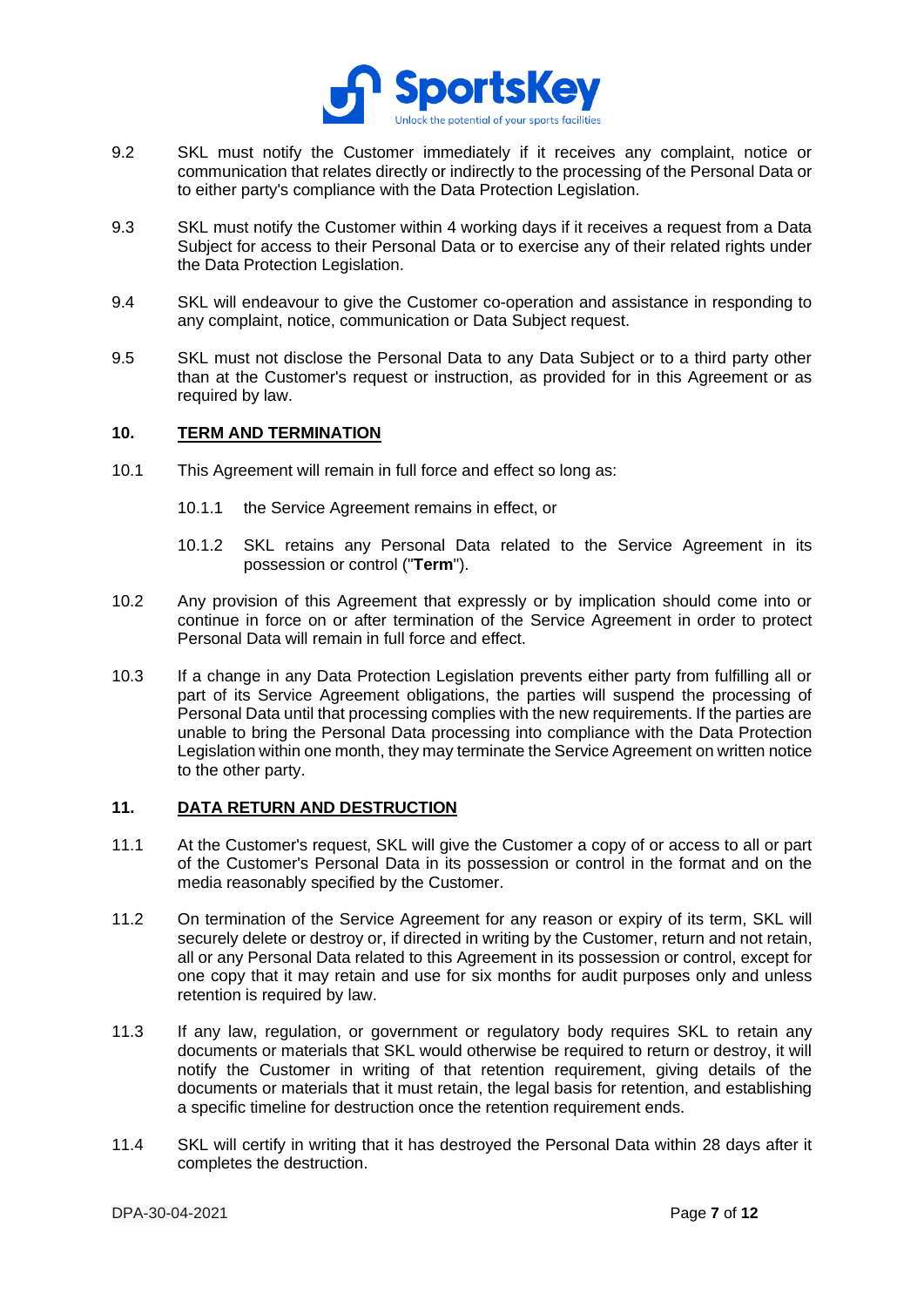

# **12. RECORDS**

12.1 SKL will keep detailed, accurate and up-to-date written records regarding any processing of Personal Data it carries out for the Customer, including but not limited to, the access, control and security of the Personal Data, approved subcontractors and affiliates, the processing purposes, categories of processing, any transfers of personal data to a third country and related safeguards, and a general description of the technical and organisational security measures referred to in clause [5.1](#page-3-0) ("**Records**").

# **13. AUDIT**

- <span id="page-7-0"></span>13.1 SKL will permit the Customer and its third-party representatives to audit SKL compliance with its Agreement obligations, on at least 21 days' notice, during the Term. SKL will give the Customer and its third-party representatives all assistance, as it can reasonably afford to give, to conduct such audits. The assistance may include, but is not limited to:
	- 13.1.1 physical access to, remote electronic access to, and copies of the Records and any other information held at SKL premises or on systems storing Personal Data;
	- 13.1.2 access to and meetings with any of SKL personnel reasonably necessary to provide all explanations and perform the audit effectively; and
	- 13.1.3 inspection of all Records and the infrastructure, electronic data or systems, facilities, equipment or application software used to store, process or transport Personal Data.
- 13.2 The notice requirements in clause [13.1](#page-7-0) will not apply if the Customer reasonably believes that a Personal Data Breach occurred or is occurring, or SKL is in breach of any of its obligations under this Agreement or any Data Protection Legislation.
- 13.3 If a Personal Data Breach occurs or is occurring, or SKL becomes aware of a breach of any of its obligations under this Agreement or any Data Protection Legislation, SKL will:
	- 13.3.1 within 5 days of the triggering event, conduct its own audit to determine the cause;
	- 13.3.2 produce a written report that includes detailed plans to remedy any deficiencies identified by the audit;
	- 13.3.3 provide the Customer with a copy of the written audit report; and
	- 13.3.4 remedy any deficiencies identified by the audit within 21 days.
- 13.4 At the Customer's written request, SKL will:
	- 13.4.1 At least once a year, SKL will conduct site audits of its Personal Data processing practices and the information technology and information security controls for all facilities and systems used in complying with its obligations under this Agreement.

#### **14. WARRANTIES**

14.1 SKL warrants that considering the current technology environment and implementation costs, it will take appropriate technical and organisational measures to prevent the unauthorised or unlawful processing of Personal Data and the accidental loss or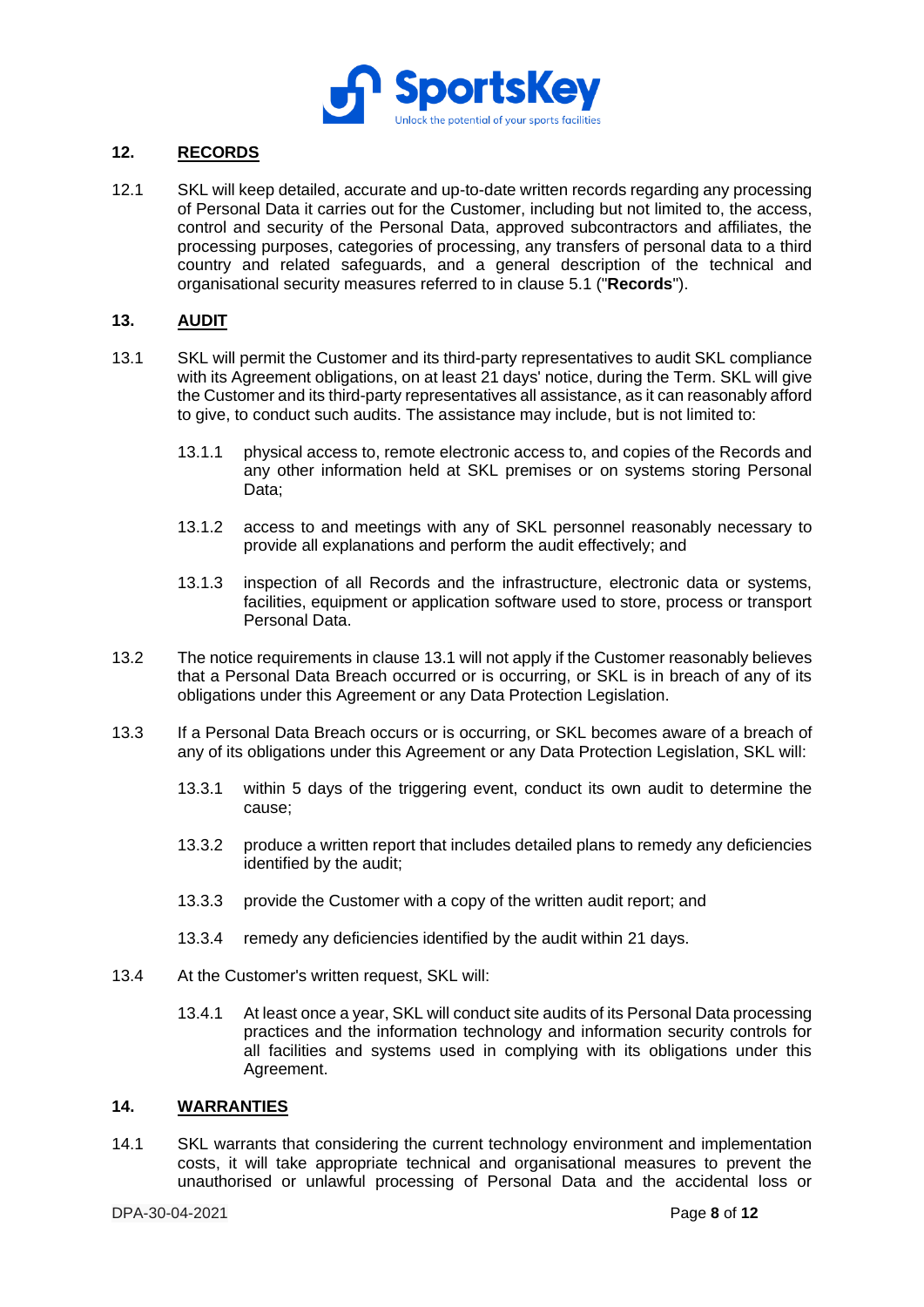

destruction of, or damage to, Personal Data, and ensure a level of security appropriate to:

- (a) the harm that might result from such unauthorised or unlawful processing or accidental loss, destruction or damage;
- (b) the nature of the Personal Data protected; and
- (c) comply with all applicable Data Protection Legislation and its information and security policies, including the security measures required in clause [5.1.](#page-3-0)
- 14.2 The Customer warrants and represents that:
	- 14.2.1 the processing of Personal Data by the Customer will be carried out in accordance with Data Protection Legislation;
	- 14.2.2 SKL is entitled to process the Personal Data pursuant to the Service Agreement for the purpose of providing the services thereunder and such use will comply with Data Protection Legislation;
	- 14.2.3 SKL is entitled to access any Personal Data provided by the Customer or the User to any payment provider platform used for the purpose of paying the Fees. Where applicable, the Customer has obtained the necessary approval of any User in this regard;
	- 14.2.4 all Personal Data provided by the Customer to SKL is necessary, accurate and up-to-date; and
	- 14.2.5 all Processing Instructions shall at all times be in accordance with Data Protection Legislation.

#### **15. INDEMNITY AND LIMITATION OF LIABILITY**

- 15.1 Subject to clause [15.2,](#page-8-0) the Customer shall indemnify and keep indemnified SKL in respect of all DP Losses suffered or incurred by, awarded against or agreed to be paid by SKL and any Sub-Processor arising from or in connection with any:
	- 15.1.1 non-compliance by the Customer with Data Protection Legislation;
	- 15.1.2 processing carried out by SKL or any Sub-Processor pursuant to any Processing Instruction that infringes Data Protection Legislation; or
	- 15.1.3 breach by the Customer of any of its obligations under this Agreement.
- <span id="page-8-0"></span>15.2 The Customer shall not be liable for any DP Losses under this Agreement directly resulting from SKL's breach of this Agreement.
- 15.3 To the maximum extent permitted by applicable law, SKL's total aggregate liability in contract, tort (including negligence and breach of statutory duty howsoever arising), misrepresentation (whether innocent or negligent), restitution or otherwise, arising in connection with the performance or contemplated performance of this Agreement or any collateral contract shall in all circumstances be limited to 100% of the fees paid or payable during the 12 months preceding the event triggering SKL's liability.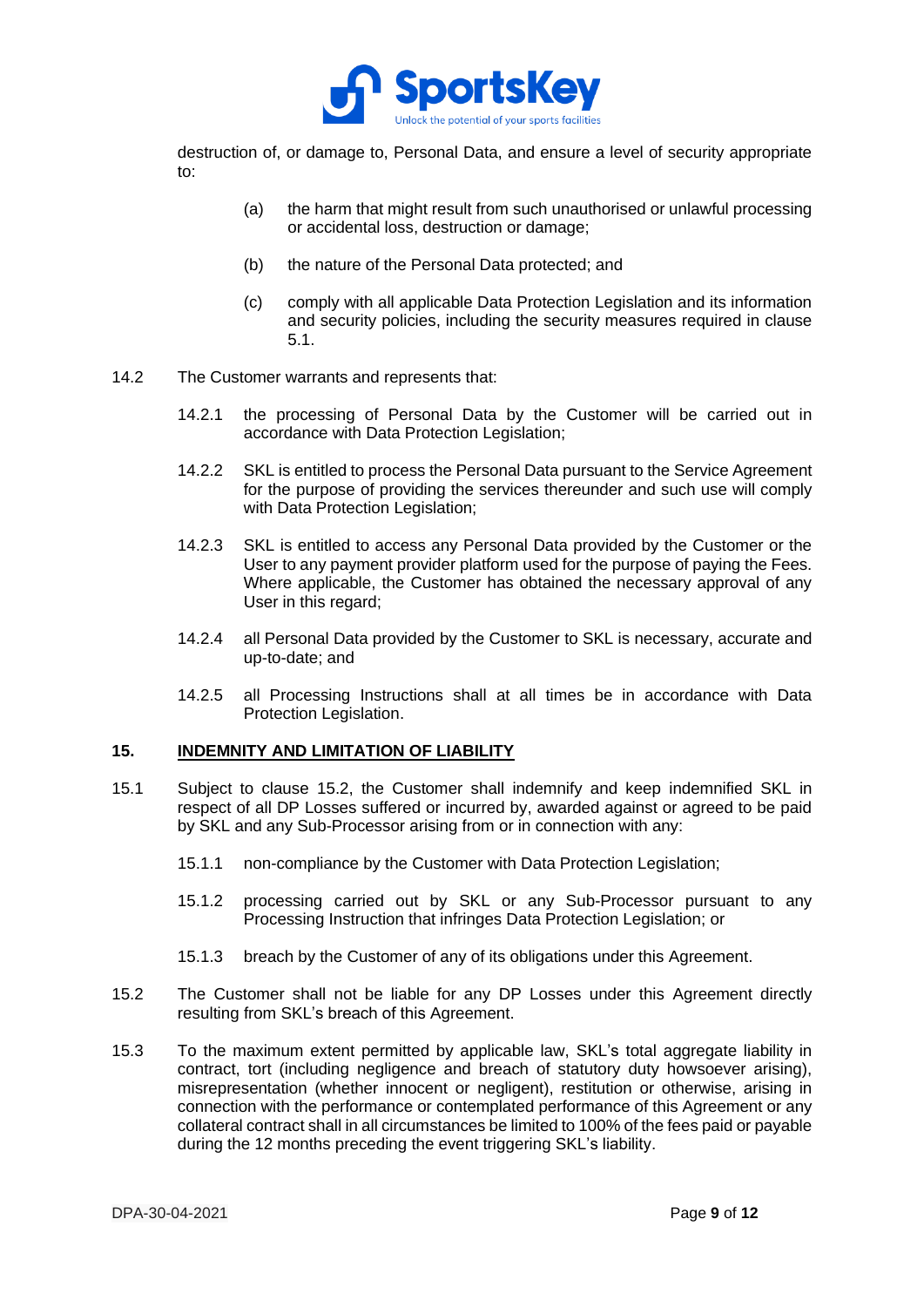

# **16. NOTICE**

- <span id="page-9-0"></span>16.1 Any notice or other communication given to a party under or in connection with this Agreement must be in writing.
- 16.2 Clause [16.1](#page-9-0) does not apply to the service of any proceedings or other documents in any legal action or, where applicable, any arbitration or other method of dispute resolution.
- 16.3 A notice given under this Agreement is not valid if sent by email.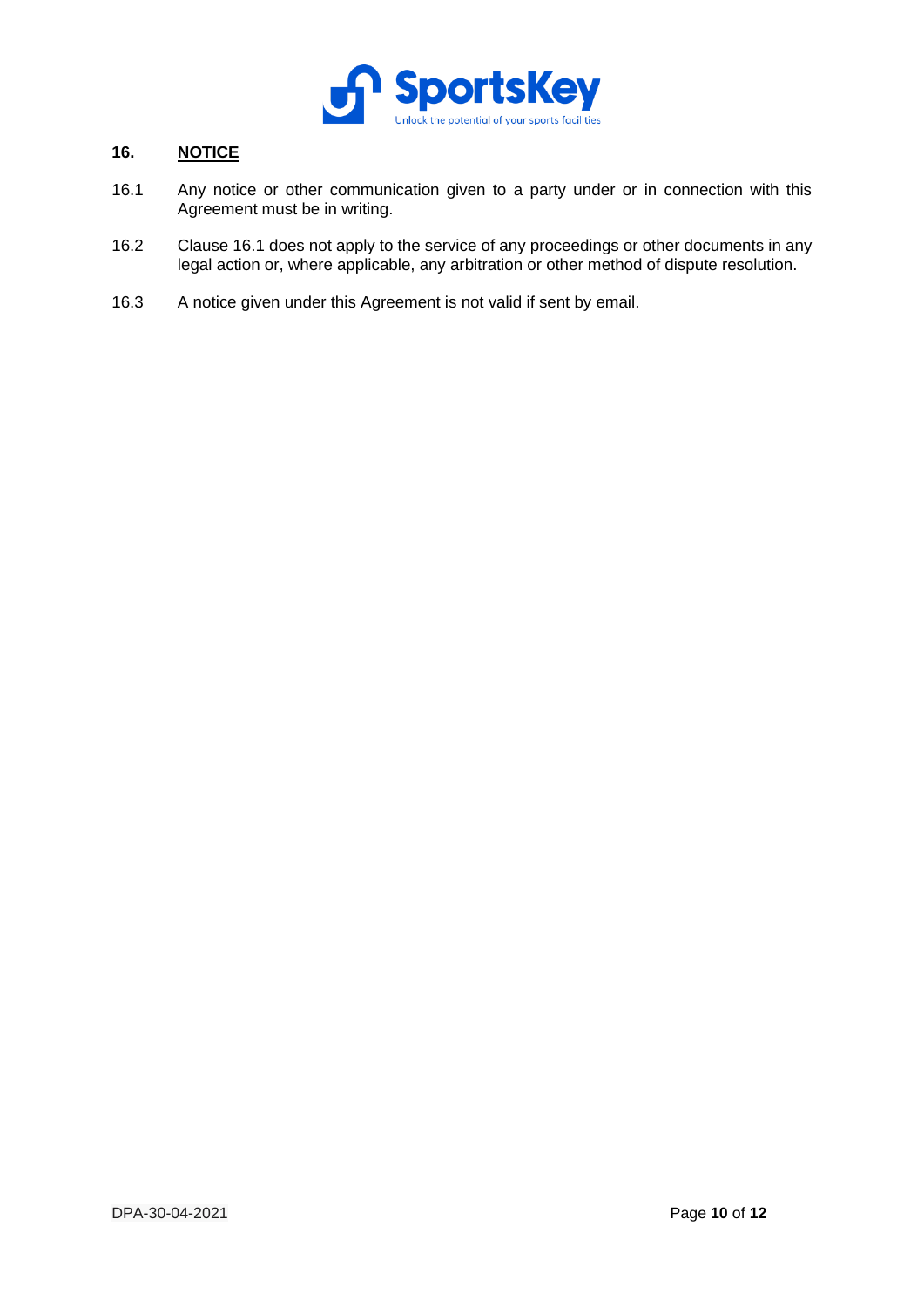

# **APPENDIX A Personal Data Processing Purposes and Details**

<span id="page-10-0"></span>Subject matter, nature and purpose of processing: the provision of the services in accordance with the Service Agreement

Duration of Processing: the term under the Service Agreement and any agreed extension by the parties

Personal Data Categories: names, email addresses, residential / business addresses, contact numbers

Authorised Persons: any employee authorised by SKL

Data Subject Types: the Customer's employees and the users of the Customers' facilities